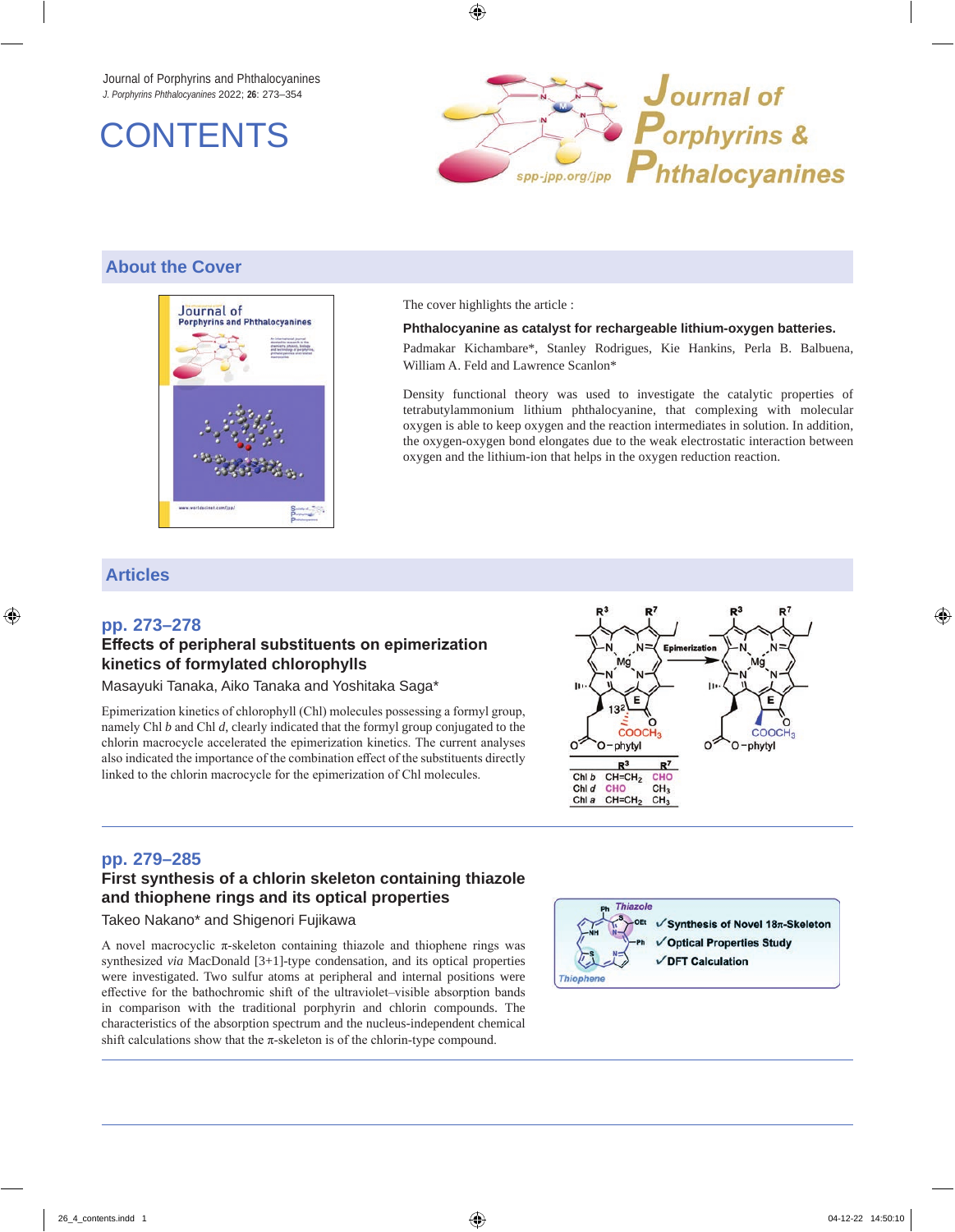### **pp. 286–294**

## **Studies on the mechanochemically induced chromeneannulation of** *meso***-tetrakis(pentafluorophenyl)-2,3 dihydroxychlorin: Non-innocence of the grinding aids**

Eric C. Mohan, Adewole O. Atoyebi and Christian Brückner\*

The translation of the solution phase, base-induced formation of a chromeneannulated chlorin from the corresponding *meso*-tetrakis(pentafluorophenyl)-2,3 dihydroxychlorin using a mechanochemical approach (ball milling) is possible, but fraught with unexpectedly large difficulties associated with the grinding aids used.

### **pp. 295–307 Synthesis and study of fluorine-functionalized ZnTPPs**

Yang Zhang, Jonathan Viereck, Sylvie Rangan, Robert Bartynski and Elena Galoppini\*

Five ZnTPP derivatives, fluorinated either on the *meso* phenyl rings or in β-positions and reference compounds were synthesized and their electronic structure was studied experimentally and computationally to determine the steric and electronic effects of fluorine substitution.





**Structural & Electronic Effects** 

### **pp. 308–315**

#### **Phthalocyanine as catalyst for rechargeable lithiumoxygen batteries**

Padmakar Kichambare\*, Stanley Rodrigues, Kie Hankins, Perla B. Balbuena, William A. Feld and Lawrence Scanlon\*

Tetrabutylammonium lithium phthalocyanine (TBA-LiPc) can function as a soluble catalyst in low-donor-number (DN) solvents such as tetraethylene glycol dimethyl ether (TEGDME) for rechargeable lithium-oxygen cells. Molecular oxygen forms a complex with the lithium phthalocyanine anion thereby keeping oxygen and the reaction intermediates in solution. Density functional theory (DFT) calculations show the mechanism for complex formation and cyclic voltammetry results show reaction intermediates are soluble in solution during oxygen reduction and oxygen evolution reactions.



# **pp. 316–324**

### **New heteroligand complex of cobalt with phthalocyanine, oxo and fluoro ligands: DFT consideration**

Oleg V. Mikhailov\* and Denis V. Chachkov

The possibility of the existence of a cobalt heteroligand complex contained in the inner coordination sphere of a tetra[benzo]derivative of porphyrazine (phthalocyanine), oxide  $(O^{2-})$  and fluoride  $(F^-)$  ions, with possible oxidation state of Co(V) that is non-characteristic for the given 3*d*-element, has been shown by means of quantum chemical calculation using the DFT method in the OPBE/ TZVP and B3PW91/TZVP levels.